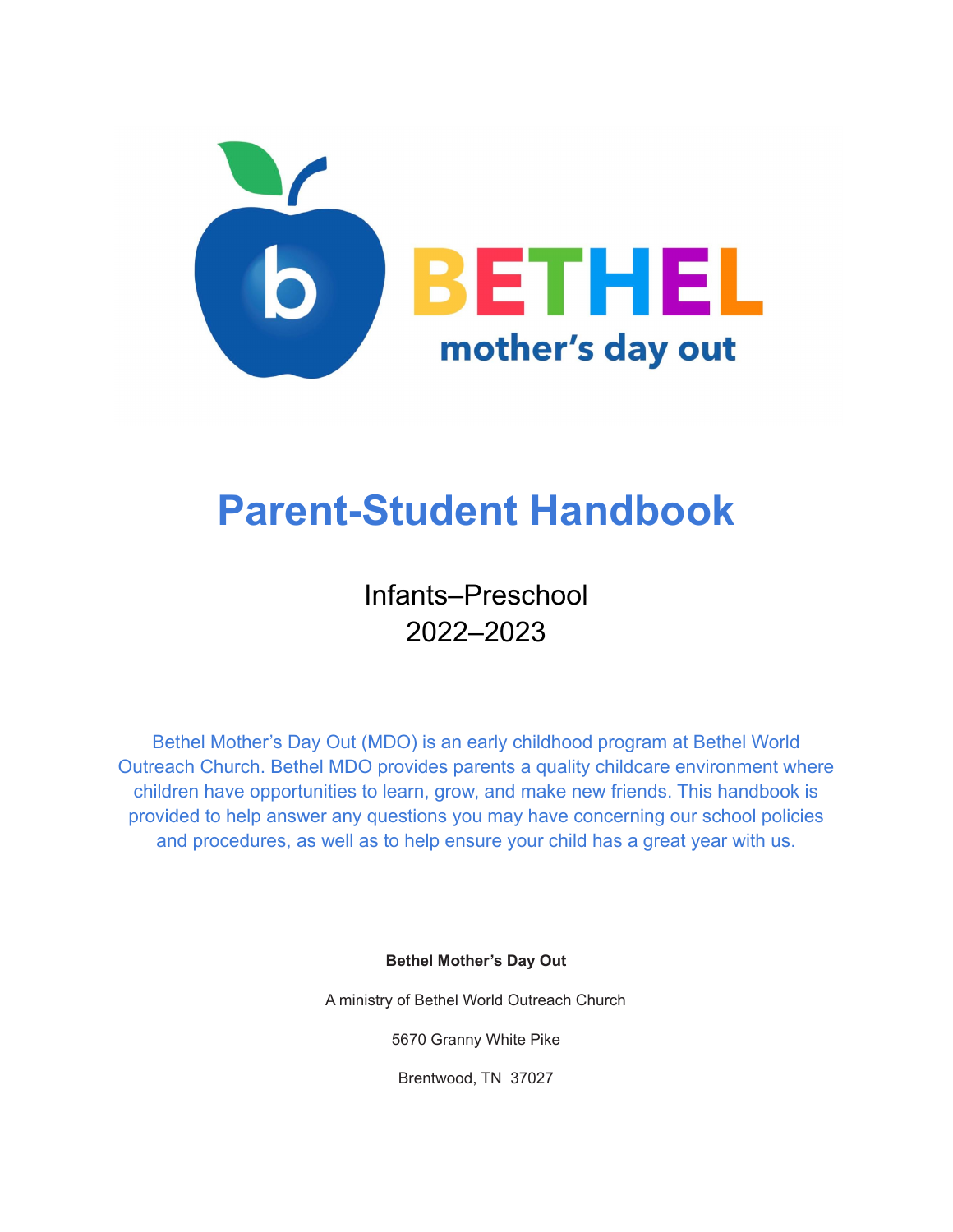# **Welcome Bethel MDO Families!**

It's our hope that each child that is a part of our weekday Mother's Day Out Program would develop in many different areas. We're committed to sharing God's love to parents and children by offering this program to families in the communities of Brentwood, Nashville, and beyond. Our program is designed to help preschool-age children develop a love for God, themselves, their families, and others.

#### **OUR MISSION:**

The mission of Bethel Mother's Day Out is to glorify God by establishing a nurturing, Christ-centered environment that seeks to help meet and care for the spiritual and academic needs of each child.

#### **OVERVIEW:**

Mondays and Wednesdays: 9 AM–2:00 PM

Tuesdays and Thursdays: 9 AM–2:00 PM

\*Before Care: 8–9 AM | After Care: 2–3 PM\*

• First Day of School: August 15, 2022/August 16, 2022

• Bethel MDO currently accepts infants/children ages 6 weeks to 4 years old. We welcome all children regardless of race or religious beliefs.

## **REGISTRATION**

**ADMISSION:** Registration online must be completed for your child to be considered for admission. An \$80 non-refundable application fee per family must accompany the registration. **Admission is not guaranteed until the application fee is received.** If there are no openings available for your child in their age group, we will contact you and you may choose to place your child on the waiting list at no cost. You will be contacted as soon as a spot becomes available. A non-refundable application fee will then be due at the time that you accept a position off of the waitlist.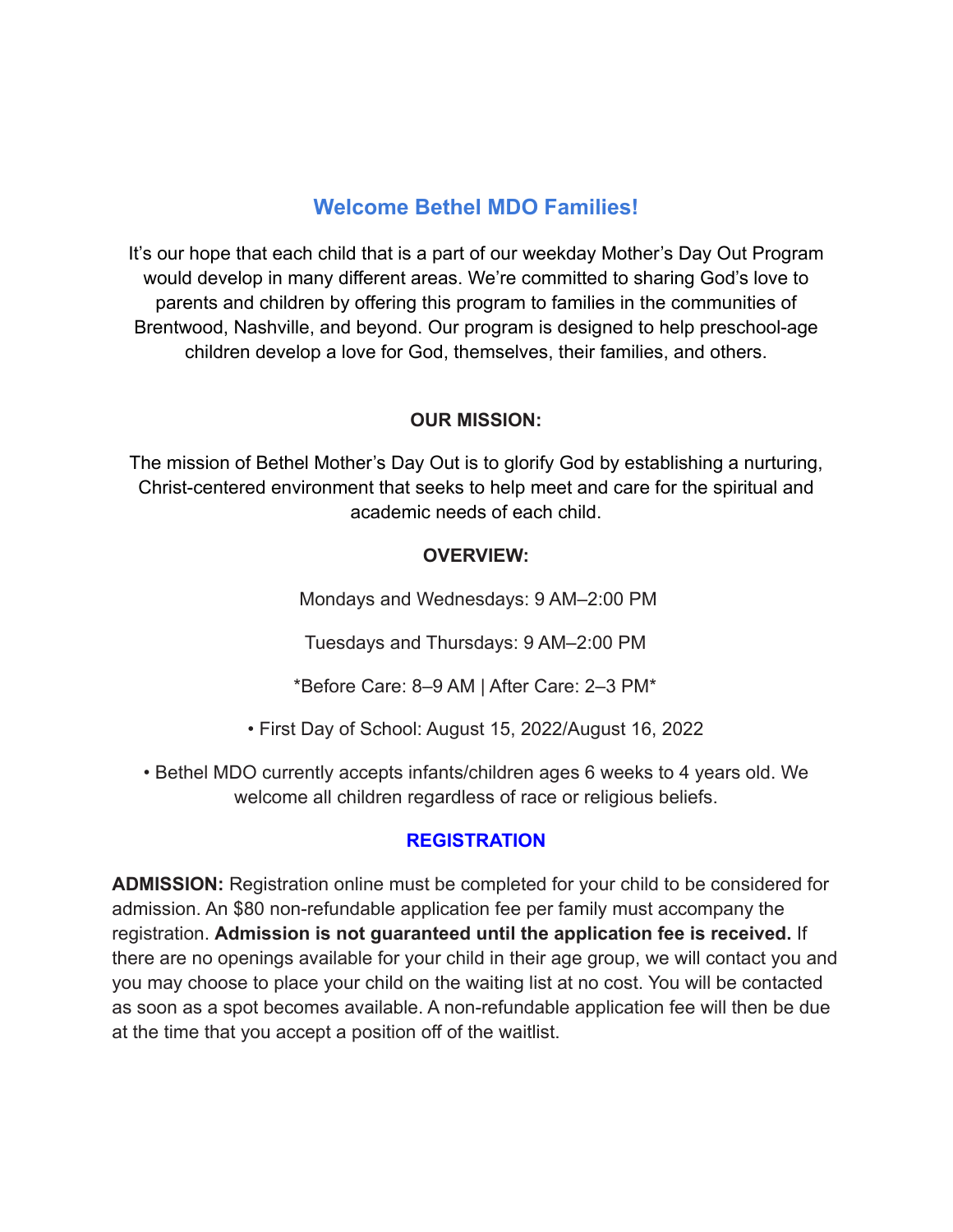**The registration fee for students enrolling after January 1st of each school year will be reduced to \$40.00.** If a child withdraws and re-enrolls within the same school year, no re-registration fee will be charged.

#### **TUITION**

**TUITION:** Bethel MDO will run from **August 2022 through May 2023**. Tuition is determined on an annual basis and may be paid annually or in ten monthly installments. **Tuition is due by the 7th of each month** for our monthly plan from August to May.

A supply fee of \$20 for the year is collected during September to keep all classroom supplies updated. **Payments are considered late by the 10th of each month and will be charged a \$15 late fee.** If you have not paid all fees due by the end of a given month, your child will not be allowed to attend until all monies are rendered. Full tuition must be paid each month regardless of the number of days in attendance due to illness, holidays, vacation, etc. **Tuition is based on holding your child's place in the program, not days attended.**

#### **2022–2023 TUITION:**

- Two Days: 9 AM–2 PM, \$250/month for all ages
- Siblings:
	- \$15/month sibling discount for full-priced months
	- \$8/month sibling discount for half-priced months (August and December)

**LATE FEES:** \$1.00 per minute/per child beginning at 2:21 PM. Payable upon pick up.

\*Before Care and After Care is available as a monthly enrollment program. The 2022–2023 rate is \$7.00/hour. Once your child is enrolled, you may choose to use the extra care hours as needed. You will be charged for the month, whether your child attends or not.

Tuition payments not made by the 10th of each month will incur a \$15 late fee per child.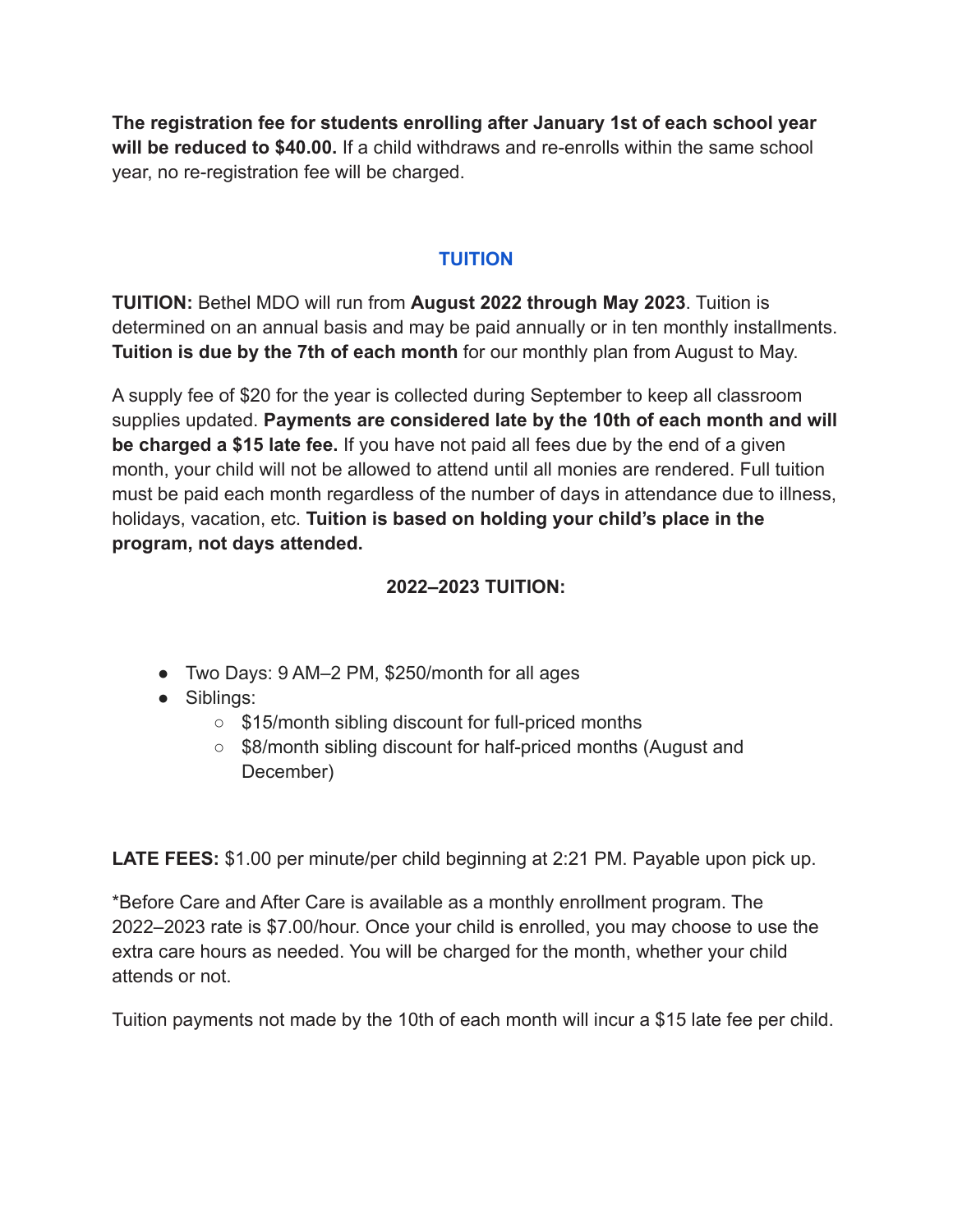**WITHDRAWAL FROM PROGRAM:** Enrollment is considered on a full month-to-month basis. Should you wish to withdraw from the Bethel MDO program, **a 30-day written notice from the 1st of the month must be given to the childcare director.**

Tuition will be charged and due through the end of the 30-day notice. Your child may continue to attend during the 30-day notice. If written notice is given during the middle of the month, payment of the entire next month's full payment is still required.

*For example: If you give written notice on October 15th, you will still owe for the entire month of November. Your child will be able to attend both the entire month of October and November. It's to your financial advantage to provide notice at the first of any given month.*

**FORMS:** In order to be enrolled in Bethel Mother's Day Out, you will need to complete all necessary forms by the first day of school. These forms include:

- 1. Online Registration Form
	- 2. Medical Form
- 3. Student Information Form
- 4. Social Media Consent Form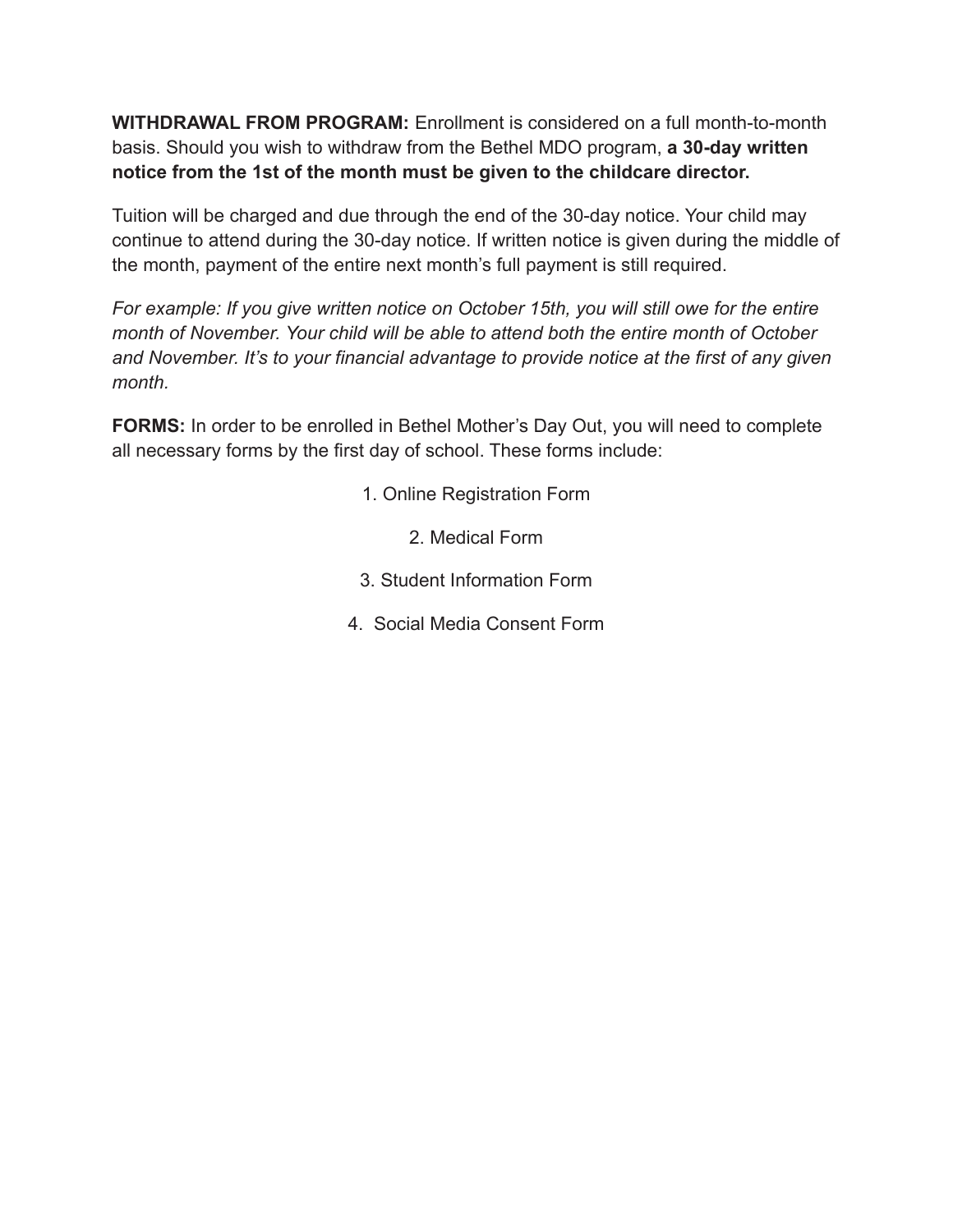#### **WHO WE ARE**

**DAILY OVERVIEW:** In our program, your child will experience Bible stories, indoor/outdoor play, group time experiences, games, free play time, crafts, snacks, circle time, music, and hands-on discovery experiences.

Each class will have a schedule based on age and developmental stage. We will have different weekly/monthly learning themes with coordinating lessons and activities to support the main theme. We'll also use a classroom rotation schedule to provide consistency and security for the child.

At Bethel MDO, we strive to keep our class size small to help promote teacher goals and safety. The following max teacher to child ratios are used for each age group class:

> **Infants 1:4 Toddlers 1:5 2-year-olds 1:6 3-year-olds 1:7 4-year-olds 1:7**

**STAFF & COMMUNICATION:** All of our Bethel Mother's Day Out staff have completed an application and have submitted to a background check. They have also submitted contact information for two written references and participated in a personal interview. We have ongoing training and professional development for our teachers throughout the school year and consider it an honor to partner with all of our families.

This Parent Handbook should answer many questions regarding policies and procedures. The calendar will list all dates and events. We will use email for any emergency information or special Bethel World Outreach Church events that may be of interest to your child or family. **Daily Progress Notes will be sent home every day which include information on what your child learned that day and how their school day went.** Any messages or instructions for your child's teacher need to be in writing. We ask that you not "visit" with your child's teacher at arrival or dismissal; however, if you need to talk to the teacher, a conference can be scheduled with your child's teacher through the childcare director. Please know that you can share any concerns or questions with the childcare director.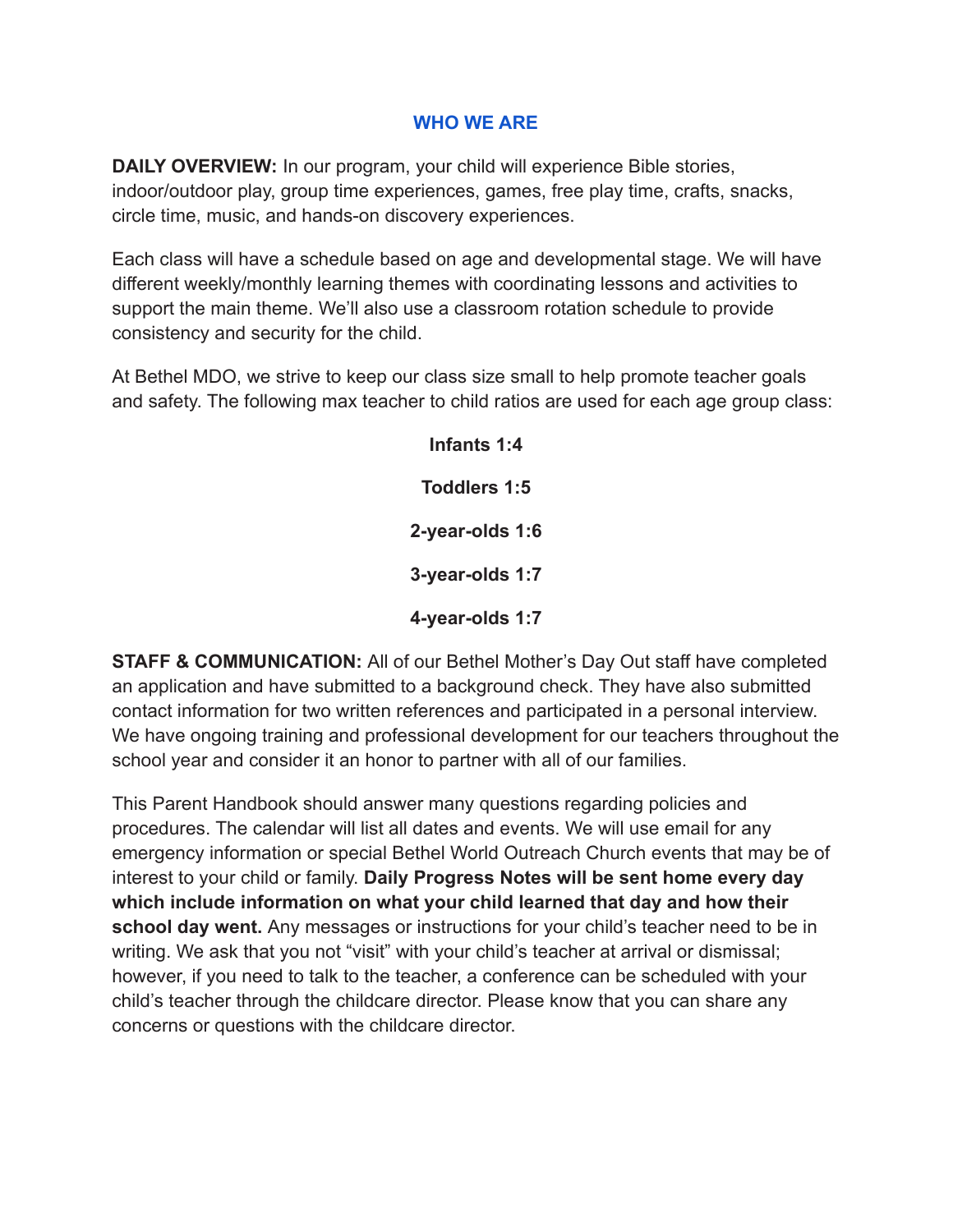To reach our Bethel MDO director, Ginessa Pikes, directly by phone, please call 512-775-5246. Messages left on this line are checked every 30 minutes during school hours.

#### **POLICIES**

**ARRIVAL:** When you arrive each morning with your child, you will be greeted outside of the double glass doors under the Bethel World Outreach Center portico drive-thru ENTRANCE B (facing Old Hickory Blvd.). Please pull your car up and remain in your vehicle while we open the doors and assist in getting your infant/children out of the vehicle. Children will then be escorted into the classroom beginning at 9 AM. If you arrive after 9:30 AM, parents or designated carpool person must park in a parking space, come into the building, and sign-in on an attendance log sheet inside the classroom. All children enrolled in Bethel MDO will be marked in attendance when entering their class. In an emergency, our attendance sheet is what the teachers will use to establish a head count. Please do not park in the handicapped parking areas or the fire lane. Also, please remember to drive slowly and cautiously as small children are unpredictable.

**SEPARATION:** Separation can be stressful for both parents and children. We're here to help in this potentially difficult yet common process. Experience indicates that the best approach for parents to take when dropping off their child is to reassure him/her that you will be back later to pick them up. If your child consistently has trouble separating, the teachers will continue to work with you and your child to make the transition time as smooth as possible. It takes a little longer for some children to adjust, but we're confident that our drop-off procedures each day allow the children to foster independence and build their confidence as they walk in independently to start their day. We understand that this is a very sensitive process, and that every morning can present its own unique challenges, so if you would like to call and check on your child, you may do so during our Bethel MDO hours and we will be happy to give you a report on how they are doing. During our first month of school, you're welcome to walk your children inside as needed.

**DEPARTURE:** For pick up, the authorized person must park and come inside the building. Once inside, please sign out on the parent-log sheet with signature and time of pickup. The pick-up person must be listed on the child's transportation list on their student form, so it's especially important to list all the people that you allow to pick up your child. Let the teachers know if the drop-off person is not the same as the pick-up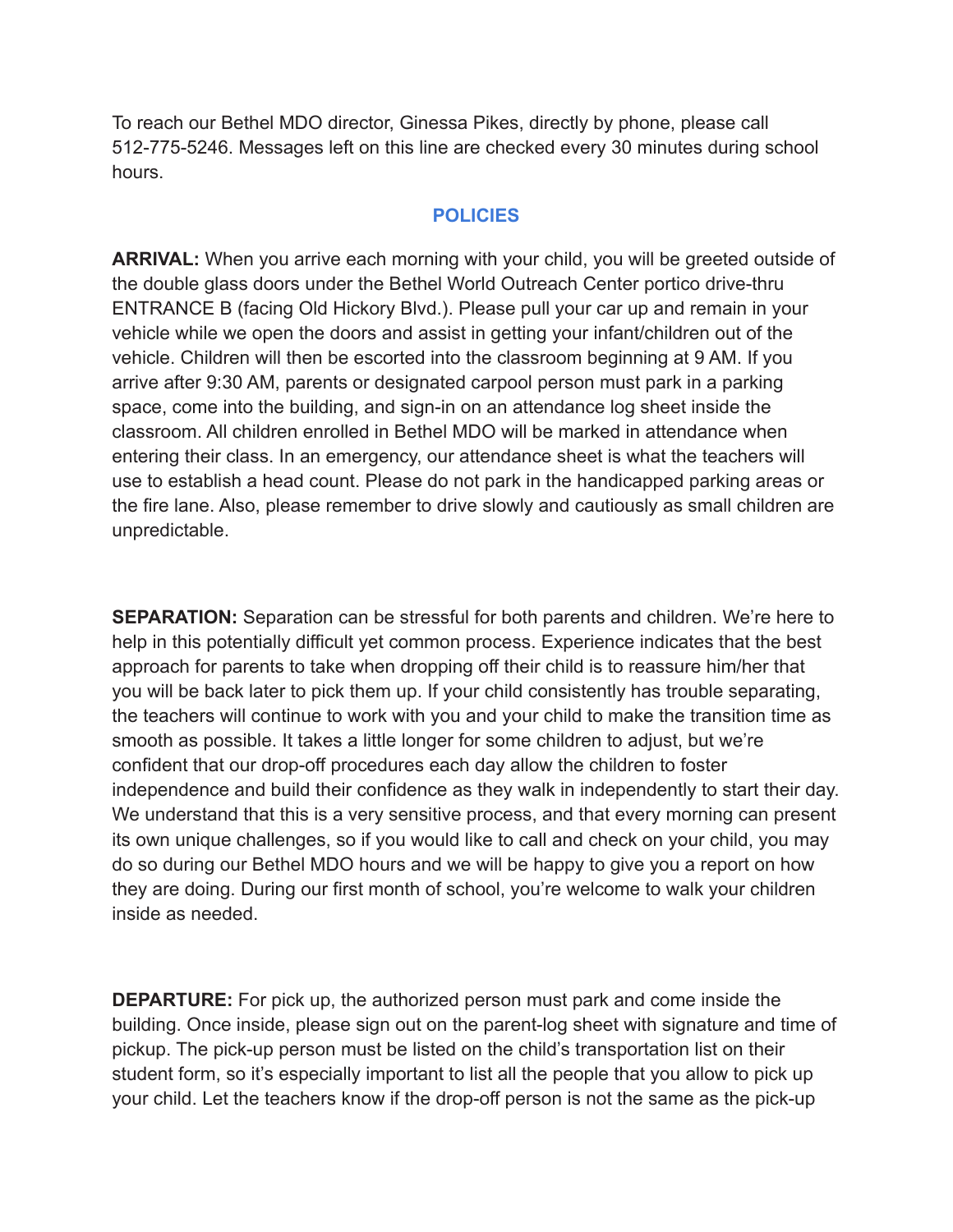person. As teachers begin to learn each child's familiar contacts, they will question anyone that they do not know. In the event that one of the parents or regular guardians are not the ones picking the child up, the alternate pick-up person signing the child out must present a photo ID. Your child will not be released until their identification is confirmed and cross-checked with the transportation form. Your child will not be released without both confirmations. Children will not be released to siblings unless they are over the age of 18 and their name is listed on the transportation form. Children will not be released to anyone whose behavior suggests that the child may be put into immediate risk.

**PERSONAL ITEMS:** A diaper bag or backpack for your child's belongings should be sent each day. Please make sure that your child has all the items that he/she will need for the day. Clothing should be comfortable and easy to put on and remove for toileting. Children should wear washable clothes that will enable them to have fun, play and do art without the fear of "getting dirty." Please provide an entire change of clothes—including socks—in your child's backpack in a ziplock bag. **Please remember to label all clothing with your child's name.** Please send a jacket or coat when the weather is chilly. If it's not raining and above 40 degrees, we will try our best to go outside each day even if it's only 10 minutes. Please send age-related items such as diapers, pull ups, extra change of clothes, sippy cups, bottles, formula, etc. Please do not forget to label all items including pacifiers, diapers, sippy cups, bags, backpacks, jackets, etc. Children in our toddler classes (2-year-old and 3-year-old) will need a nap mat.

#### **DAILY ITEM CHECKLIST**

Your child will require the following items each day:

A lunch (finger foods) \***No Nuts/Peanuts\***

A complete change of clothes labeled (including socks)

A light blanket for nap time (labeled)

A towel, pillow case, or crib sheet for mat cover (labeled), and a nap mat or sleeping bag

Children in diapers will also require: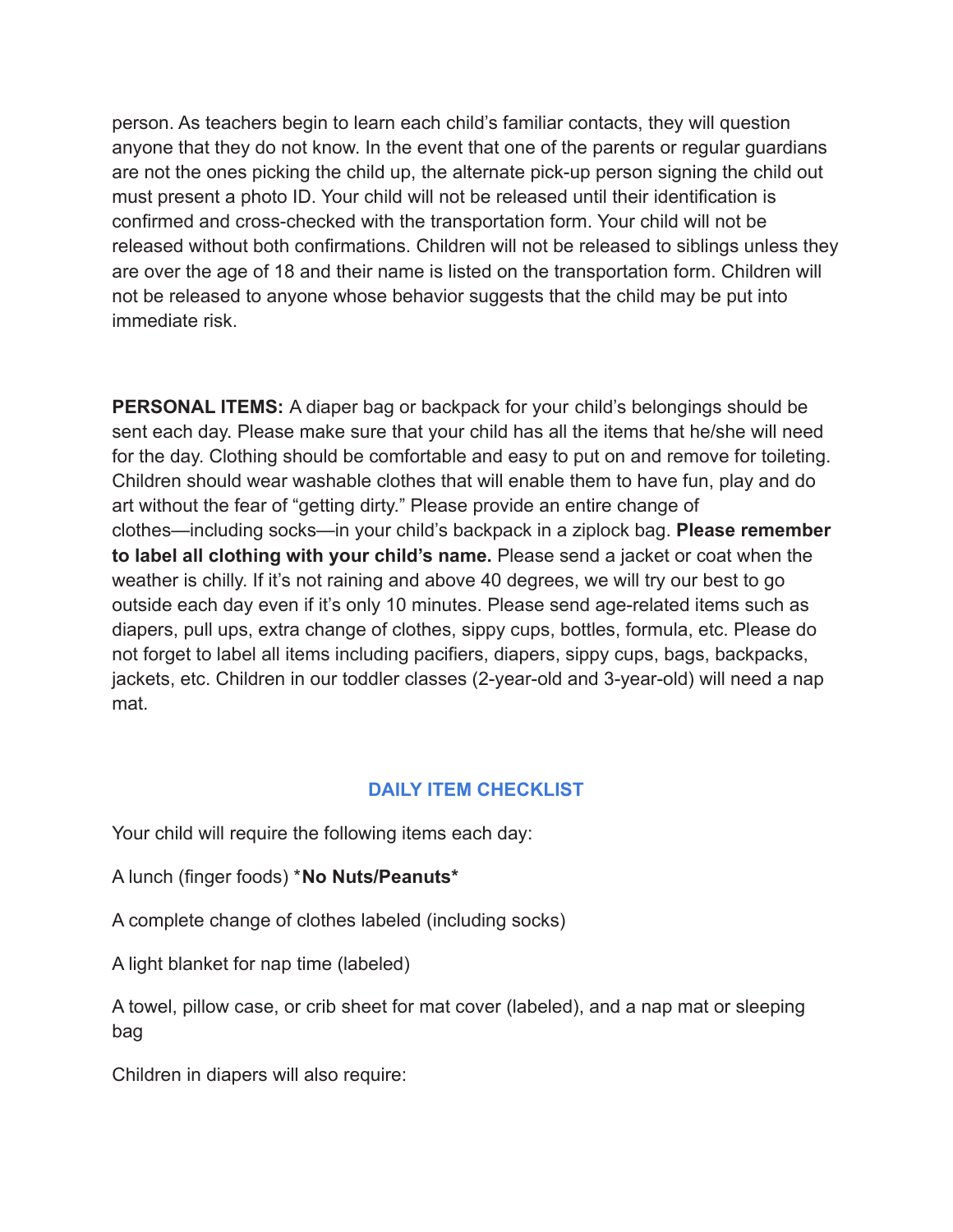- Diapers (Disposable)
- Wipes
- Ointments / Powders

#### **Optional Items:**

Stuffed animal (etc.) for comfort at nap time, pacifier

**Coats:** Please bring a jacket or coat with your child when weather dictates

\*Please do not bring any toys to school except those for naptime use only. The extra

toys distract from the day and can tend to cause problems with other children. If a child

comes with a toy, teachers will put the toy away until the end of the day.

## **WEATHER/COMMUNITY SAFETY POLICIES:**

**Delayed Opening**: When Metro City schools are delayed one (1) hour, Bethel MDO will open one (1) hour later at 10 AM.

**Closing:** When Metro City schools are closed, Bethel MDO will also be closed. If Metro City schools are on a two (2) hour delay, Bethel MDO will follow the delay schedule. If Metro City schools are closed for more than 2 days, our MDO director will evaluate road conditions on a day-to-day basis and decide if we will be in operation.

**Early Dismissal:** If Metro City schools close early, please come to Bethel World Outreach Church to pick up your child at the time communicated by staff.

**Inclement Weather Make-up Policy:** There will be no make-up days for school days missed due to school closure. After we have missed two school days, we will adjust the last month's tuition accordingly for any days missed beyond the first two.

**ILLNESS:** Our staff strives to maintain the highest standards of cleanliness. Our classrooms are sanitized before and after each use. All classroom toys and surfaces are sanitized between children's use. Illness results in a greater need for care than the staff can provide without compromising the supervision of the other children in the classroom. One of the best ways to prevent the spread of disease is to exclude ill children until they are well. We need your help with this. Please do not bring your child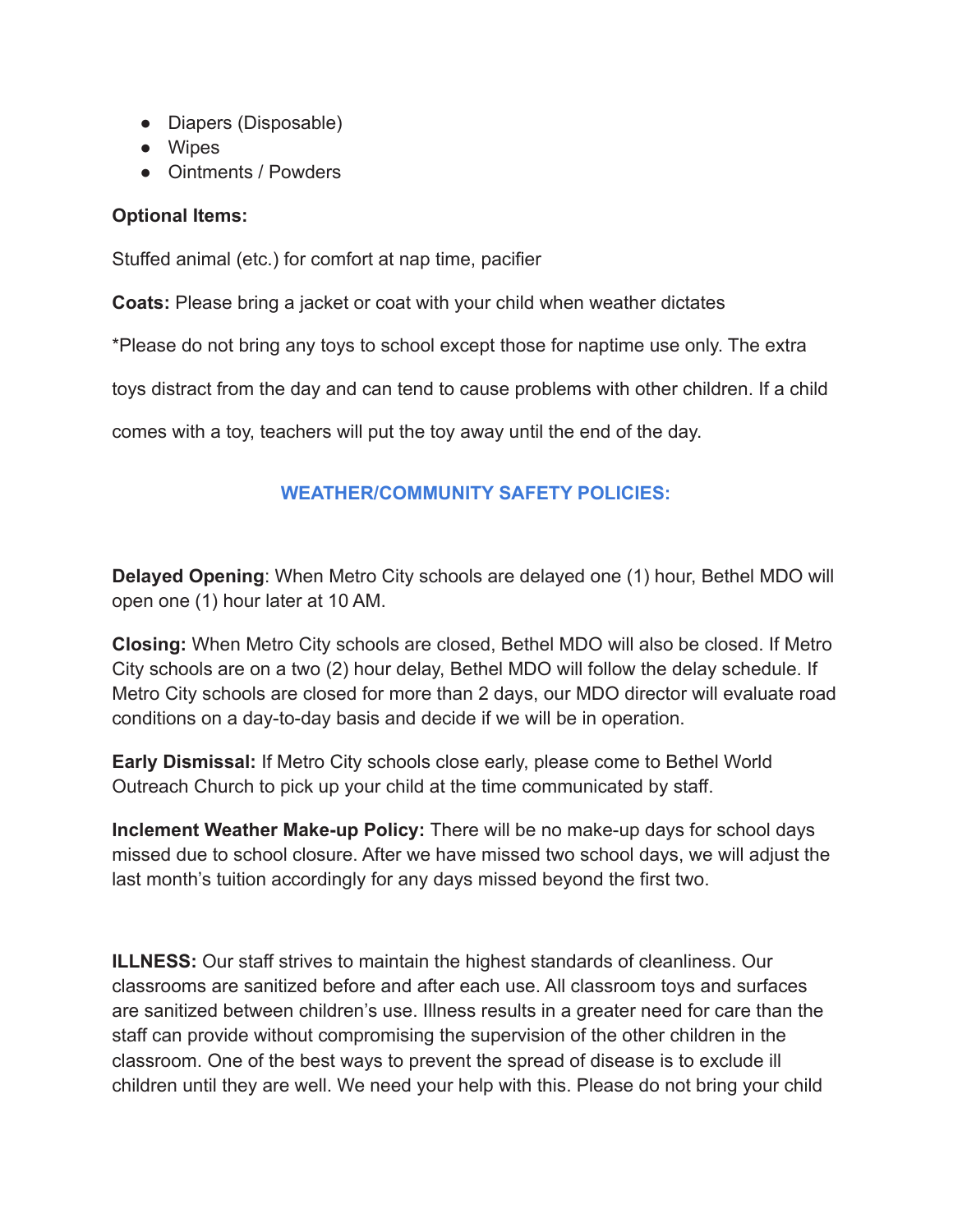to Bethel Mother's Day Out if they are ill. If a child becomes sick at Bethel MDO, the parent will be called to come for their child. A wellness policy helps us to maintain a healthy environment for all our children. The following are guidelines to illness and symptoms:

- Fever in the last 24 hours (Please do not use fever-reducing medication in order to bring down your child's fever in order to make them "well" to bring to Bethel MDO.)
- Heavy nasal discharge other than clear
- Extreme "Wet" cough or Croup cough
- Chronic, consistent cough (wet or dry)
- Shortness of breath
- Rash of any kind
- Open wounds of any kind; they must be treated with bandages
- Red, runny, or oozing eyes
- Diarrhea or upset stomach within the last 24 hours Occasionally, we are made aware that a child will have contracted a communicable disease. We will notify parents by email as soon as the program is aware of exposure. **The ill child will not be allowed to return to Bethel MDO until the period of contagion has passed.** Please notify the childcare director if your child has been in Bethel MDO and comes down with a contagious disease such as pink eye, lice, ringworm, scabies, chicken pox, Covid-19, etc. **We will NOT administer any medication to children while they are in school. If your child has an epi-pen, please make arrangements to show both classroom teachers the proper procedure for administering it should it be needed for an allergic reaction.**

**EMERGENCY PROCEDURES:** There will always be staff onsite at Bethel Mother's Day Out that are First Aid and CPR certified and will take the appropriate measure to handle any emergency situation. In case of serious injury, we will make every attempt to contact a parent. If a parent cannot be reached, we will contact persons listed on your Emergency Contact Form. If necessary, we will call 911 and an ambulance will take your child to your preferred hospital or Vanderbilt Children's Hospital. We have a fire plan and a tornado plan in place. Evacuation routes are listed in each classroom and teachers have practiced a mock evacuation during training. A fire drill or tornado drill may be conducted during the year while your child is at Bethel MDO.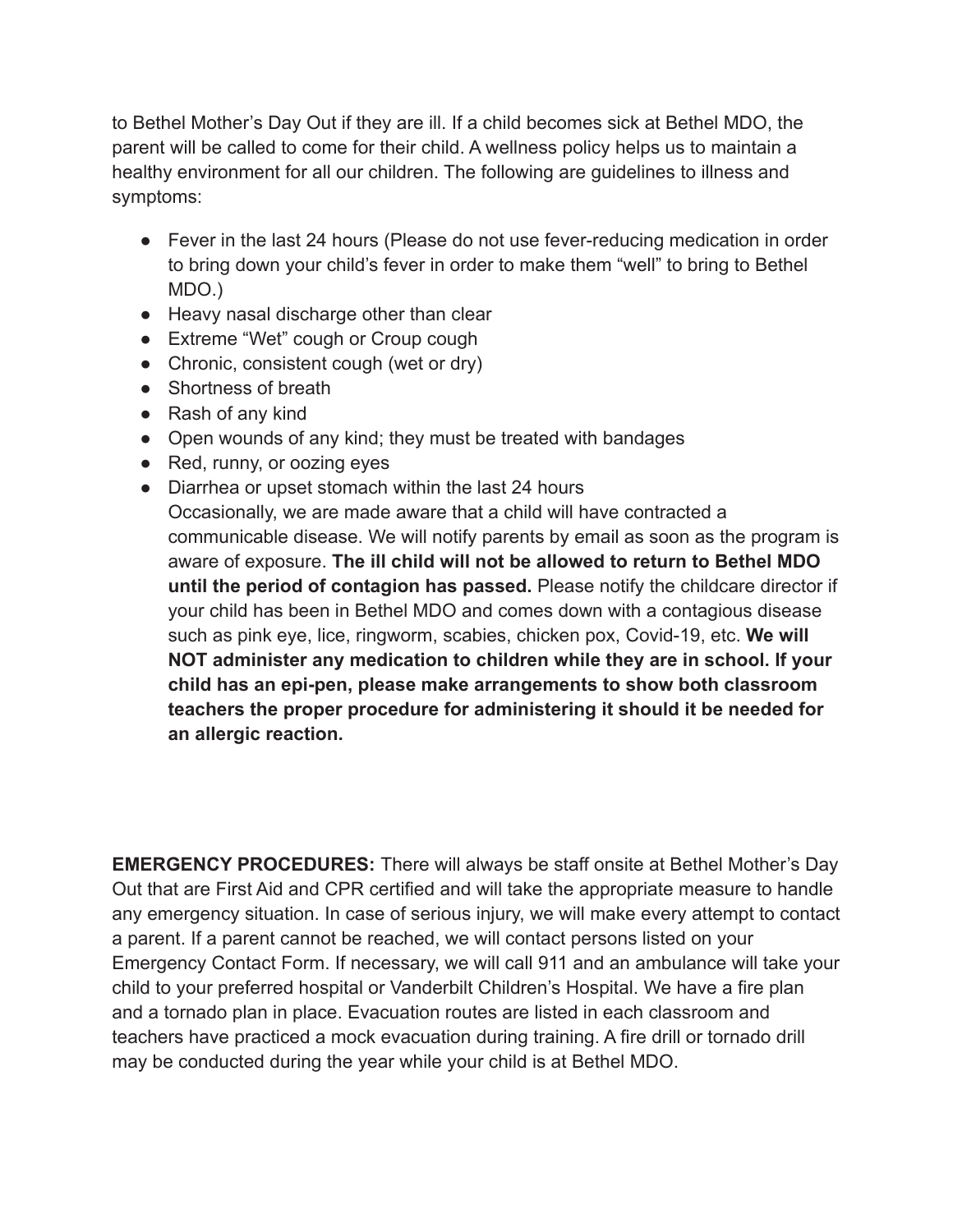#### **DISCIPLINE POLICY**

We believe that children of all ages feel more comfortable with their surroundings when they know what is expected of them. Therefore, we ask that all of our parents would help us encourage the children in developing positive attitudes and a general respect for teachers, aides, fellow students, and the building in which we fellowship, worship, learn, and play together. Our rules and boundaries will be in place to establish and ensure the safety and well-being of all children enrolled in our program.

#### **Children are not allowed to:**

- 1. hurt themselves
- 2. hurt others
- 3. destroy property

#### **Our suggested course of discipline is:**

- 1. warning
- 2. time out (away from others)
- 3. loss of privileges
- 4. parent conferences
- 5. removal from program if no significant improvement

At no time shall any of our staff at Bethel Mother's Day Out staff use corporal punishment.

To instill Christian values and share our faith with our students enrolled in Bethel MDO is a most important ministry. All of our Bethel MDO program activities are planned to be loving, positive experiences for all children as they grow in faith and an understanding of God's love.

## **OTHER GENERAL PROCEDURES**

**POTTY TRAINING:** Our teachers are willing to work with your child in the potty training process. Please dress your child in clothing that will allow for as much independence as possible. Please bring a complete change of clothes including socks and shoes every day. Please send them in his/her backpack. Please send additional underwear or pull ups as well. We will deal with accidents in a calm manner. In the case of multiple accidents in regular underwear that begin to interrupt the schedule of the entire class, we will put your child in a pull up for the rest of the morning. We will continue to take your child to the potty, but he/she will be changed into a pull up for continuing accidents. Children will not be forced to use the potty at any time.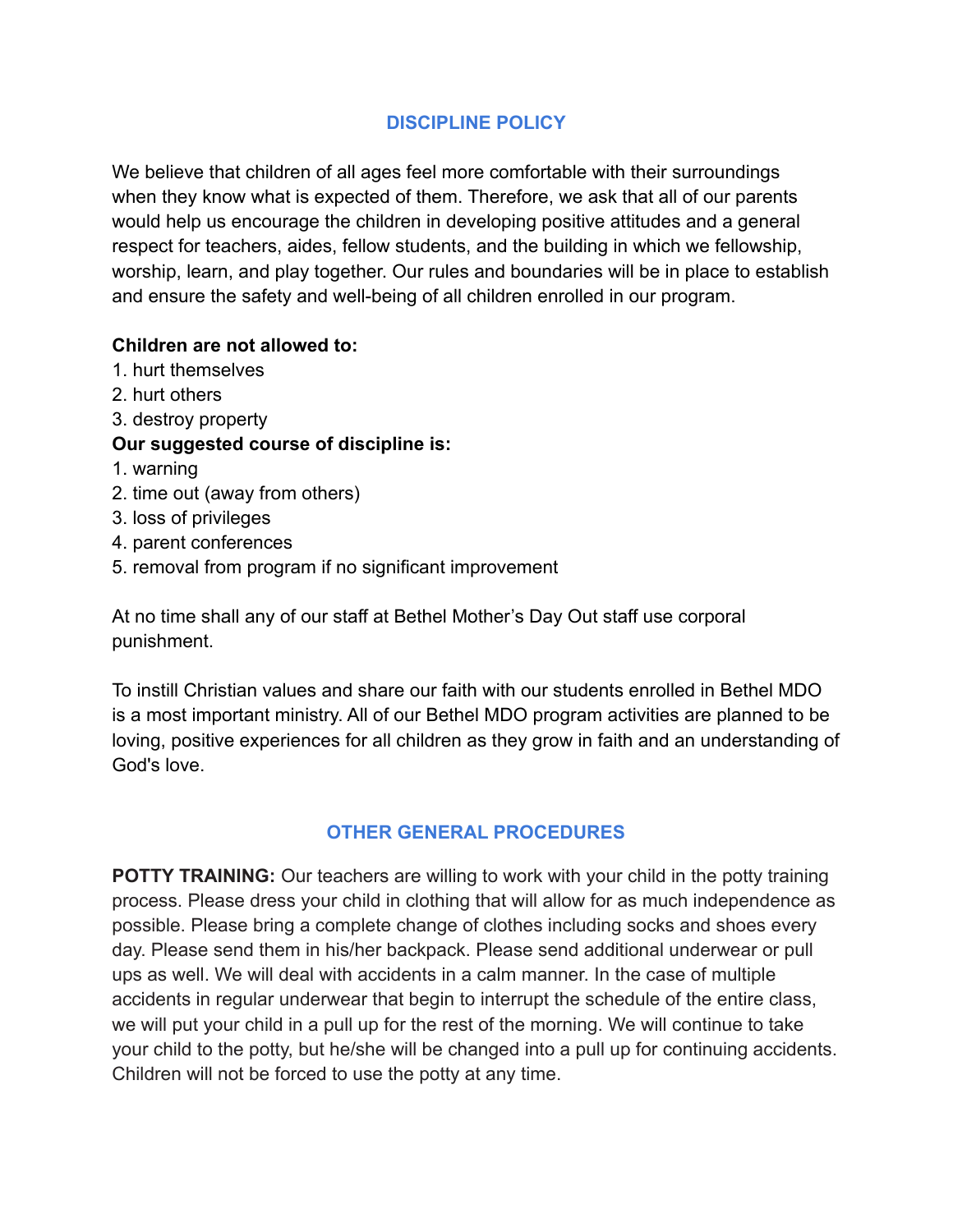**LUNCHES:** Children in our toddler classes and up will need to pack a healthy lunch each day. Please provide a lunch box that will keep items cool as we do not have enough refrigeration space for all lunches.

We also ask that you provide foods that your child enjoys eating and that are easy for your child to eat on their own. Please do not bring food that needs to be heated as well. Bethel Mother's Day Out is a nut-free program! **Nuts or nut products of any kind are not allowed in the classrooms (to include peanuts, tree nuts, almond, cashew butter etc.)**

When packing your child's lunch, try to include foods that your young child can handle—finger foods such as small sandwiches, sectioned fruit, etc. For the child who will not eat sandwiches, try including cubed meats, vegetables,

cheese, etc. **Please do not send food items that need to be heated.**

The following are foods that most children seem to like:

Cheese (sliced or cubed), luncheon meats, tuna, crackers, veggie straws.

Fruits such as apple, banana, peach, apricot, pear, grapes (cut in half), raisins, or other dried fruit.

## **No chocolate candy or peanut butter of any kind please.**

It's our policy to send home any portion of the packed lunch that is not eaten. This gives you constant feedback on your child's appetite level and food preferences.

**SNACKS:** We will provide a safe snack such as the following:

Saltine Crackers, Animal Crackers, Graham Crackers, Pretzels, Cheese Crackers, Dry Cereal Mix, Gold Fish, Fruit Snacks

We will avoid the following food items: Nuts, Raw Carrots or Celery, Citrus Fruits (with pulp and seeds)

For our younger children, an age-appropriate snack will be provided.

Please be sure you have made us aware of any food allergies on your child's online application and we will accommodate their individual needs.

**BIRTHDAYS:** Birthdays are a special day for a child. Parents may provide a treat such as cookies for each child in the classroom. Please make sure to notify teachers if you are bringing in a special treat. Please no nuts or nut products! If in doubt, please do not bring the treats. Please do not send special paper goods or party favors. If you wish to have a birthday party at another location, you may send in invitations provided that all children in the classroom are invited to attend and we will help pass them out for you.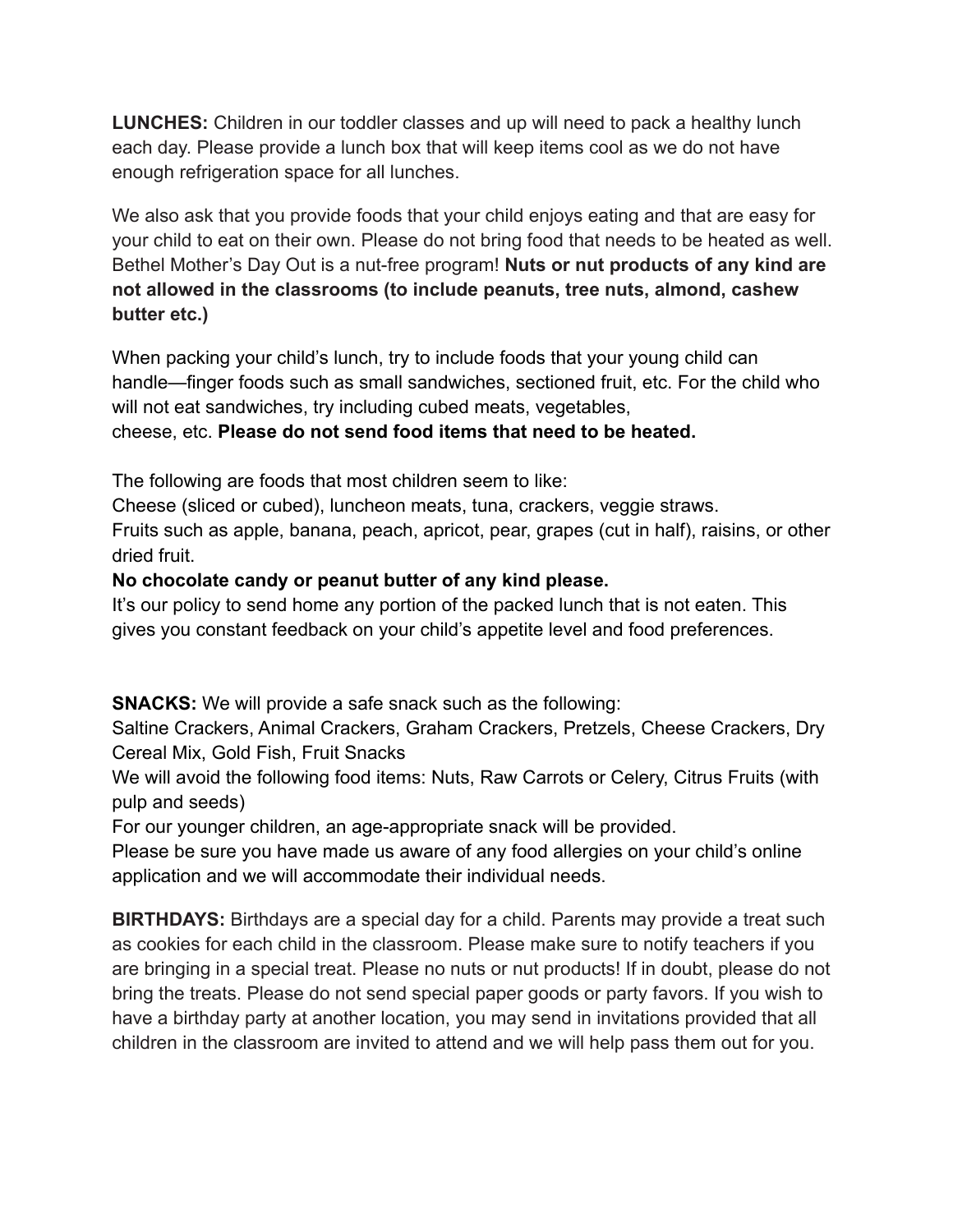Please feel free to contact our Bethel Mother's Day Out staff with any questions or concerns you may have. We are here to make your child's experience with us a great one.

#### **Bethel Mother's Day Out Director**

Ginessa Pikes

(512)775-5246

(gpikes@gmail.com)

5670 Granny White Pike Brentwood, TN 37027